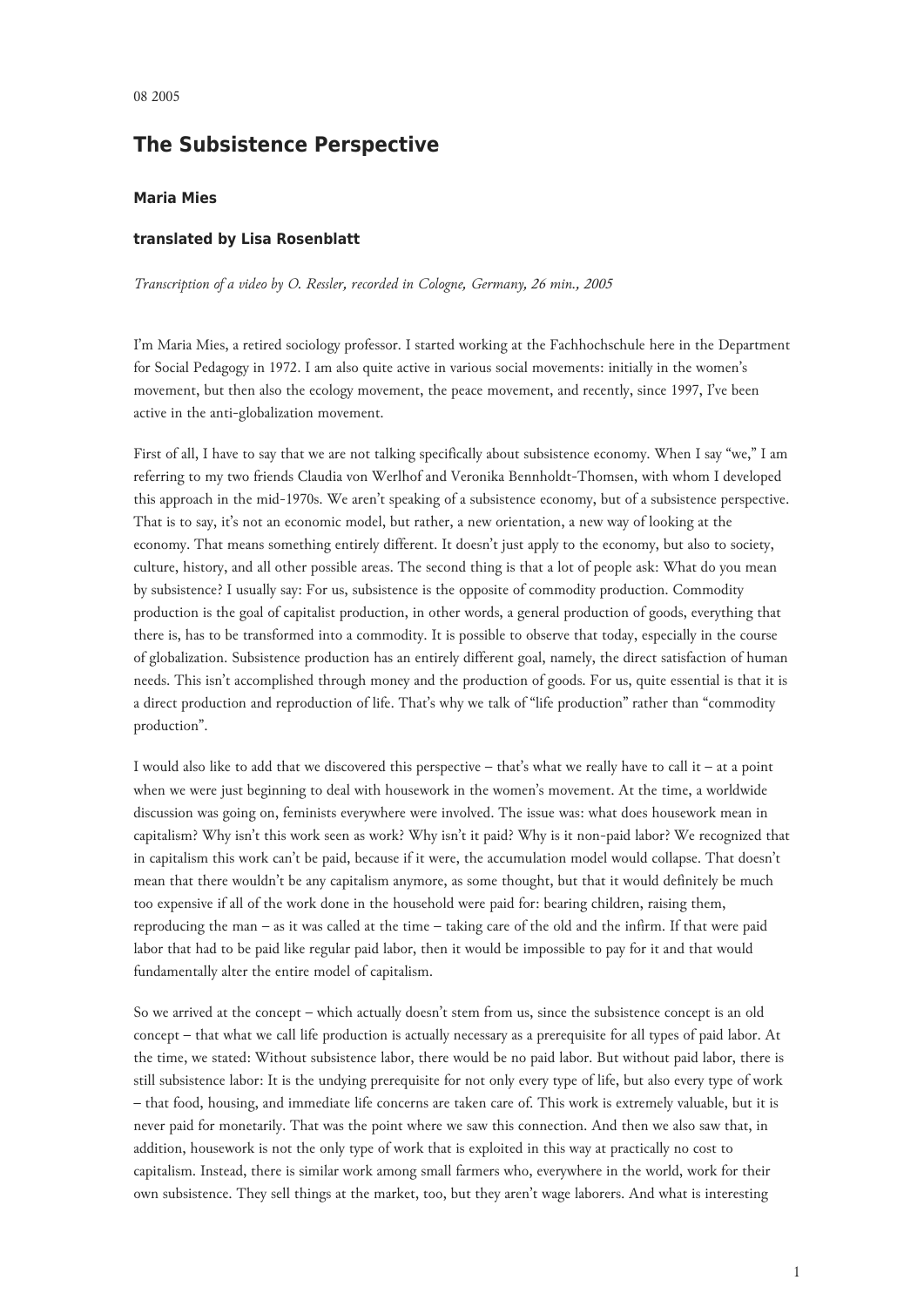about this, is that they are just as absent as women are in the gross national product or gross domestic product. They don't count, as one women from New Zealand, Marilyn Waring described in a very interesting book, *If Women Counted* – If women counted, what then? And then we discovered, third, that the small farmers' work also has something to do with housework and both have something to do with the work in the colonies.

Then this concept emerged, as all three of us were in the Third World for extended periods. I was in India for many years, my two friends were in Latin America, and so we realized: if entire countries hadn't been exploited as colonies for long periods of time, then there wouldn't be any capitalism. And if they were treated equally today, all of the work in the "colonies" – I still call them "colonies" – well, then there wouldn't be much to accumulate. And that's why we call all of these relations colonial relations. The man-woman relationship is colonial, the relationship between the small farmer and industry is also colonial, and naturally, the colonial relationships between metropolises and colonies are definitely colonial.

First of all, I would like to emphasize that the subsistence perspective and the subsistence societies and economies didn't disappear by themselves; but instead, that was done to them, those were entirely intentional policies. Subsistence societies existed all over the place prior to World War II, both out in the country and in the city. Here, in Germany, the small farmers were the ones who produced the majority of the foodstuffs and supplied the population. But then again, to my surprise, there was also a wide range of subsistence production in the cities, even in the U.S. An American feminist did research into that and discovered that until the 1960s, a great deal of subsistence activities continued to exist in the neighborhoods in major industrial cities. First, there was the neighborly, mutual aid. This principle of mutual assistance, of reciprocity was in place. Vegetables and fruits were preserved; either one had a little garden somewhere or you bought the produce inexpensively at the market and preserved it. This was mainly a household activity and the same goes for tasks such as sewing, small repairs, whereby a neighbor or a friend always helped out. The working class would probably not have been able to survive in these cities without the prolonged presence of these forms of reciprocity. But then the American government implemented from above an entirely new economic model with the newly emerging Fordism. First, wages for industrial workers went up. If you compared what you could buy for these wages with what you could make yourself, well, there was a huge difference. So, people gradually stopped making things.

Through certain measures, the farms then gradually went into debt and could no longer be maintained. At the time, people said: "You can't live off of farming anymore, I'm leaving." These same policies continue today. The other thing is that there was a push to change the entire agricultural business to monoculture, mass production, chemical fertilizers, and pesticides; to bring in big machines, as that was again something that promoted industry. All of this was based on petroleum. The farmers were meant to mass-produce milk, butter, meat, eggs, etc., and so we now have these huge agrarian factories everywhere. They then got subsidies in order to produce a surplus and this surplus was subsequently dumped on the Third World, as we all know.

This opportunity barely existed for the Third World. The same agricultural policies were implemented there, for example, with the Green Revolution, and the small farmers lost their land or they had to sell it because they couldn't compete with the large ones or because they couldn't pay back debts. But when they moved to the cities, then they landed in the slums. And there they practiced subsistence production. That was, by the way, the starting point for our interest in the idea of subsistence. At this conference in Bielefeld, it was about subsistence production in the Third World. A lot of people had observed what people did in the slums in Africa, and in a number of other countries. The people had to survive somehow, but they didn't have any land anymore. They did everything they could, like casual labor, and they stole, too; they did this and that or they were servants somewhere. No one really paid attention to them. There was no social net to catch them, and there still isn't today. What that means is that subsistence production was necessary in the rural areas to be able to pose resistance against all of these policies, and in the cities it became a politics of survival.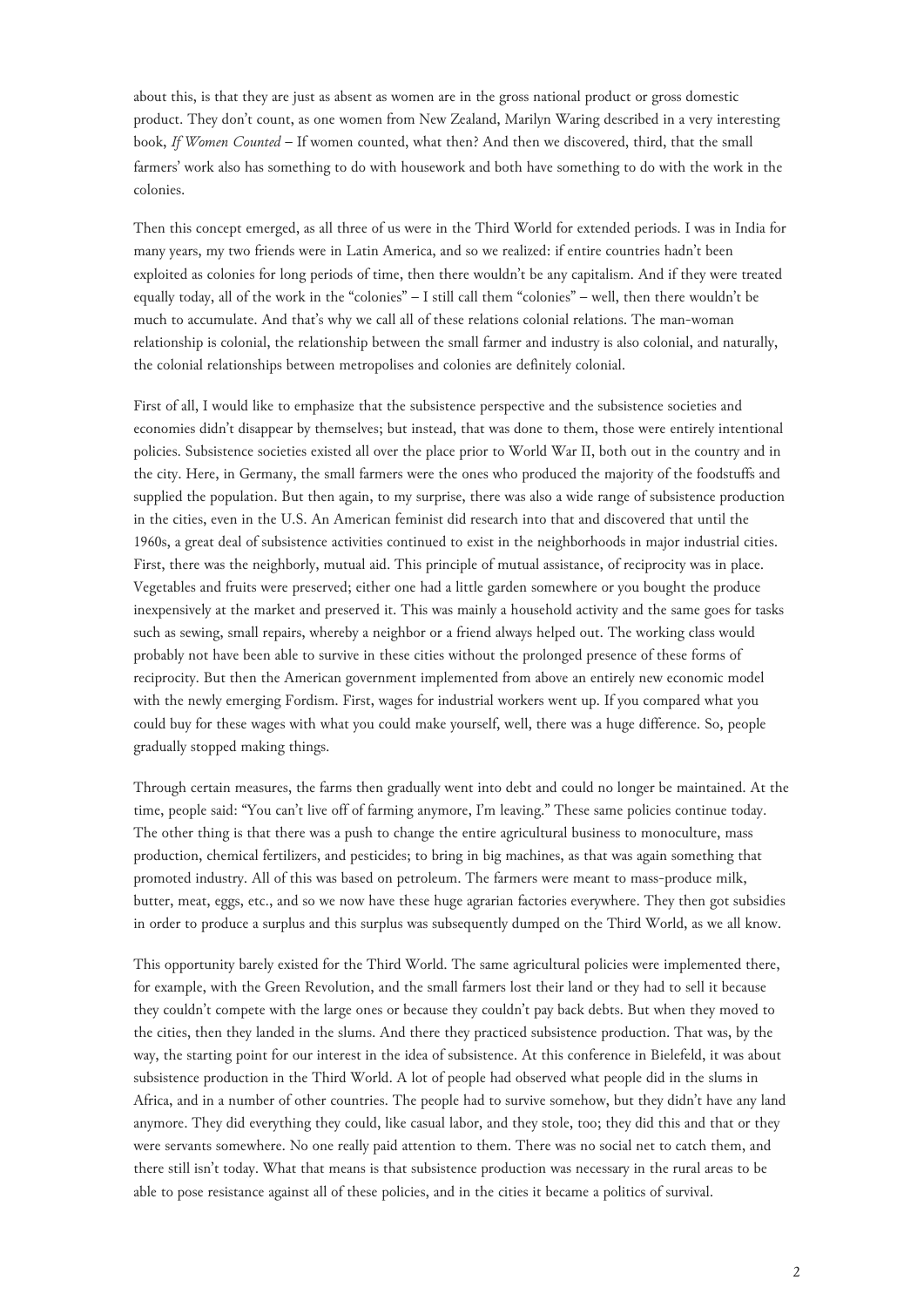Now you ask me, quite justifiably, how can a life, which is often so wretched, provide a perspective for a better society? At first it sounds a bit absurd. But if we look closely at how people survive and everything that they do, then we discover that the old principles I spoke of previously were reactivated: there is mutual assistance and people are again willing to do everything they possibly can do by themselves. That is a new and positive perspective, since with these activities – even if they take place at a very low level – people rediscover their sovereignty, their own authority to produce their lives, as we call it. That is no shortcoming, it is something very positive to discover, that we are entirely capable of collectively producing and organizing our lives together with others.

Naturally, you also need money. I don't want to deny that at all, but exclusively working for money is not the best thing – that is only one side of it. The other is that subsistence production, or subsistence orientation, satisfies needs in a much more comprehensive way than purchased products ever could. These purchased goods actually don't contain anything. It is dead labor that is materialized there. They are used, then they're gone, then you have to buy new goods and people are never satisfied. That is, namely, the point. That begins with all of the appliances and technical achievements: first you have a black and white television, then that isn't enough, then you have to have a color television, then you need a computer, then a cell phone, now children have to have cell phones and it goes on and on.

But can we say that we have a happy, satisfied society? I've heard of a movement in the U.S. that is searching for the good life. That is an old economic concept, already established by Aristotle as the goal of the economy. The goal of the economy is the good life. The people in the U.S. say, we work and work, but the good life never arrives. Where is the good life? That's why we say that that is the goal of subsistence. Subsistence is not shortcoming and misery, as we are constantly made to believe. If it is understood correctly that is, and not as individual subsistence – which is not possible – then you always have to get together with others to do something, not only to survive, but to live well. Then it is actually possible to create the good life. You experience that you are your own authority, that together with others, you're sovereign. That is an entirely different type of satisfaction than when you have your eight-hour day behind you and perhaps also earned quite a bit. The good life is meant to arrive at the age of sixty-five, but even then it doesn't come. I think that is one of the reasons why people in our society are so unhappy. The alienation of paid labor can't be neutralized by even such great sums of money. But in the subsistence perspective, that is entirely possible. I can prove that based on a few examples.

Friends of mine in Bangladesh began to defend themselves against what the major multinational concerns were doing in the agricultural industry. They found out that the soil is destroyed, that the water is full of arsenic and the yields are sinking. The promise of the Green Revolution was that in monoculture everything would be produced in great amounts. They found out that that wasn't true. Then they realized that earlier, it wasn't the case at all. And, they founded a new farmers' movement called Nayakrishi Andalon, started by women. The women realized that since the Green Revolution, the men had started to beat them. They hadn't known such violence before, as they were the guardians of the seeds. The seeds were in their control, they stored them, told the farmers when it was time to sow, etc.

So they got together and decided they wanted to change things. The entire initiative was started by women to regain a fulfilling and happy life. That was their first explicit goal. We want to have a happy life! If you ask the farmers in this movement, then all of them will tell you that they want a happy life. Just ask a farmer here in Germany if his work makes him happy… The first thing the women said was that there would be no multi-national corporations allowed in. They declared the villages as non-toxic villages. No multi is going to come in here with all of the poisons that they spray. I forgot to say that many of the women, because they were so unhappy, committed suicide by drinking the pesticides that were standing around and poisoning themselves. Now today, the same principles are back in practice again, actually, old principles, but also new ones allowing agriculture to be fruitful and productive without putting in all of the inputs from industrial